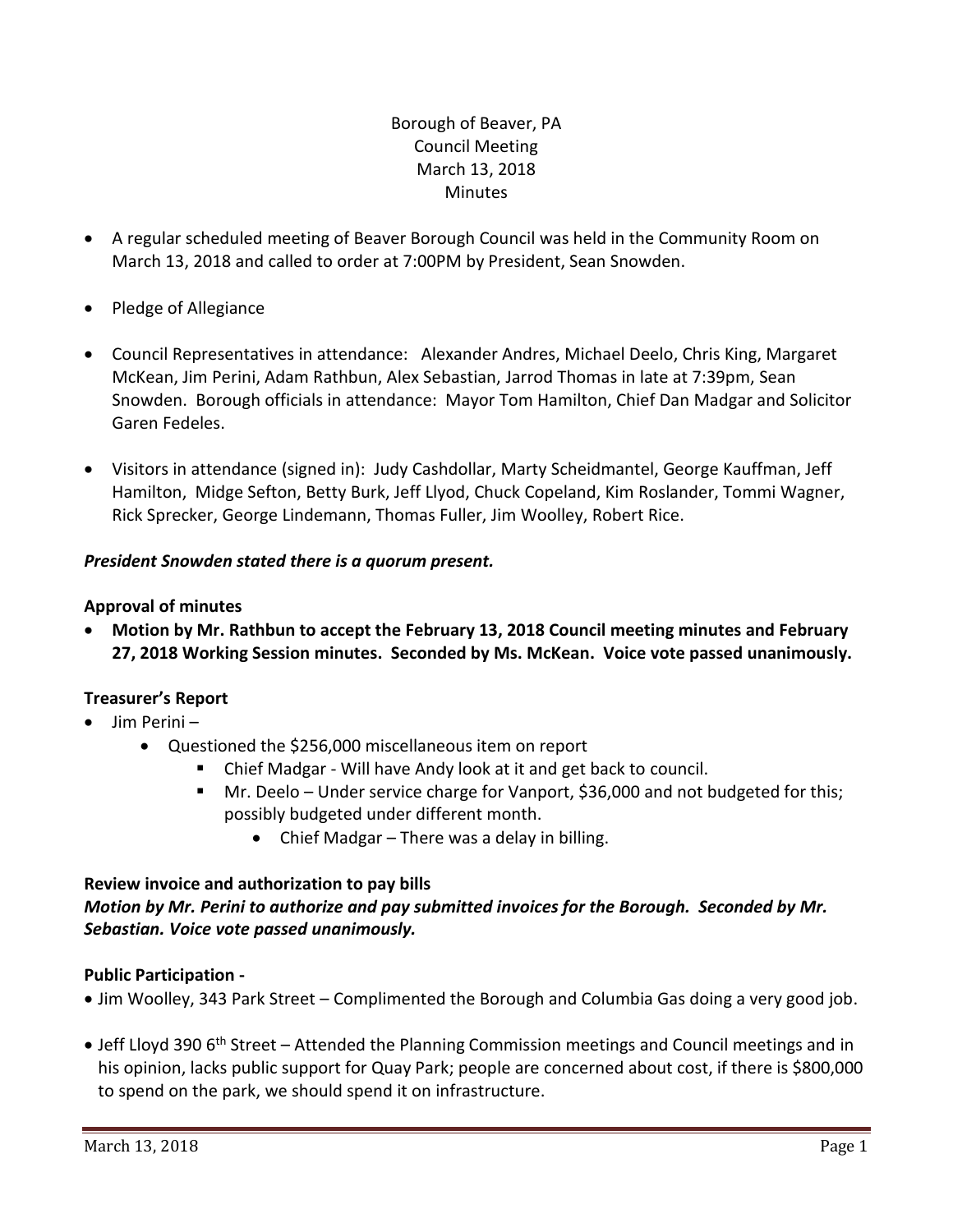- Tree removal in the Quay Park project with possibly the only 2 American Elm trees left in Beaver. Why can't we rebuild concert stage without cutting down the large trees or relocate the trees?
	- President Snowden -
		- No money budgeted for this project, would have to be done through fundraising, grants, etc. There is a motion tonight for forming a committee to find funding. Presenters for Quay Park stated they would work with us in regards to the trees and such.

## **Reports – Commissions/Authorities**

**Council of Governments (COG) –** No report

President Snowden – Stated he will attend the meetings if Mr. Andres and Mr. Deelo are unable to attend.

**Civil Service Commission –** No Report

**Zoning Hearing Board (ZHB) –** Nothing scheduled

**Planning Commission –** No meeting last month

## **Tree Commission –** Reported by Jeff Lloyd

- February 26, 2018 meeting minutes included in council packet.
- Met with the Borough Manager and will have at least 12 trees replaced on streetscape, will be replaced with Armstrong Maples and purple Turkish Filbert.
- President Snowden
	- o Thanked the Shade Tree Commission for their assistance and recommendations to the streetscape replacement project.

# **Code Enforcement Officer Report -** Reported by Mr. Sprecker

- Monthly report for February 2018 in council packet
- 5<sup>th</sup> Street project, some of the sidewalks are flaking
	- o Chief Madgar to pass the information to Dan Martone

## **Historic Architectural Review Board (HARB) –** Reported by Bob Rice

- Results of the survey monkey survey on Borough website
- Power point presentation reduced in size due to data on it and also posted on Beaver website
- Next meeting is scheduled for April 26, 2018 at 7:00pm, encourages all council members to attend

## **Municipal Authority –** Reported by Mr. Deelo

- Minutes from 2/21/18 meeting enclosed in council packet
- Attentively agreed to move forward with Air Monitors
- Carnegie Mellon University in the process of evaluating the conditions of installing the monitors outside of the Mon Valley to Beaver Valley
- Municipal Authority is hopping to activate a website in the near future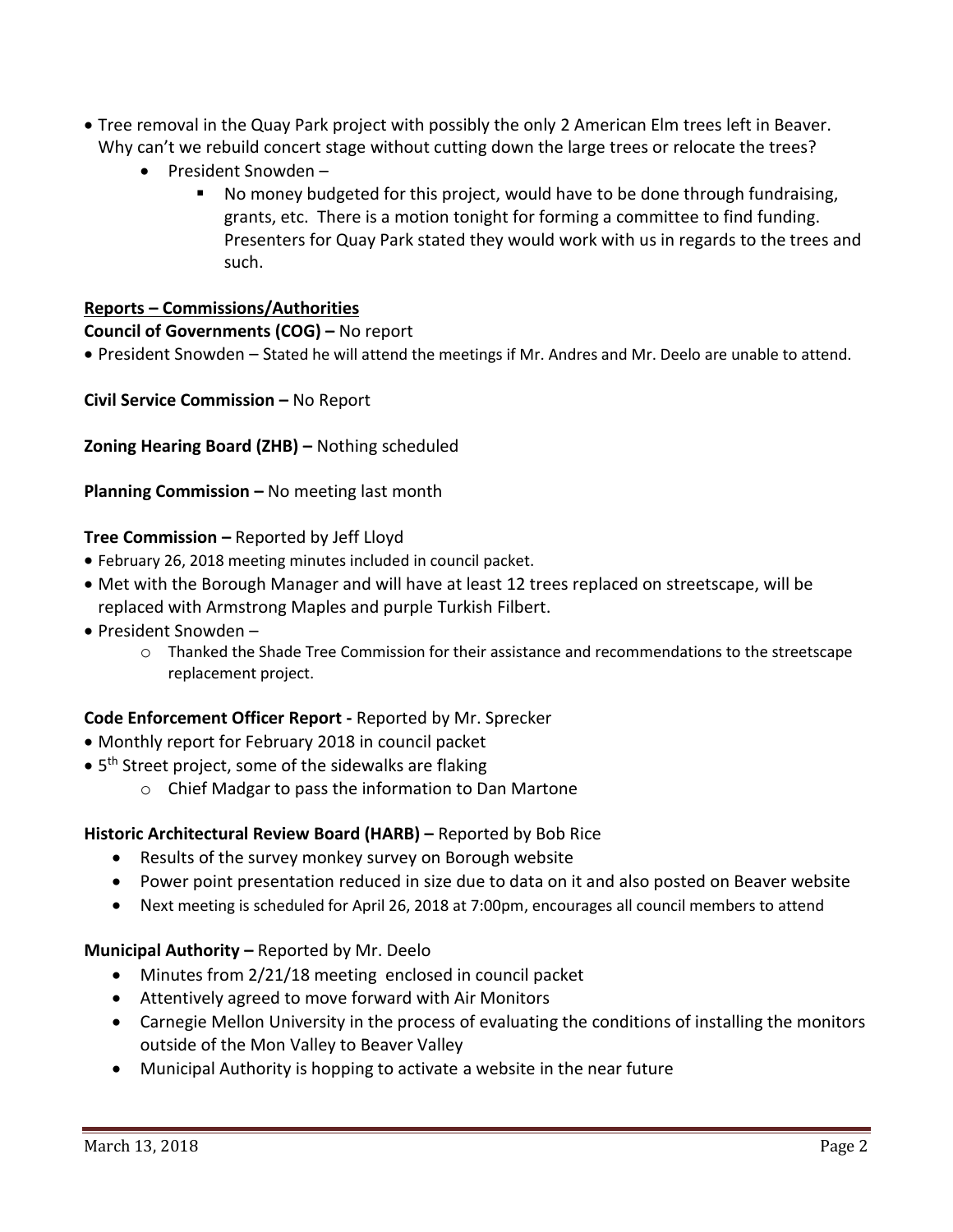# **Council Committee Reports**

# **Public Safety/Code Enforcement –** Reported by Mr. Sebastian

- Ordinance from the city of Beaver Falls in Council packet, we are using for a template
- Intersection cameras, will discuss at the work session meeting

**Finance –** No report.

**Highway –** No report.

- Chief Madgar
	- $\circ$  Spoke to Mr. Thomas and Dan Martone about great cooperation and communication with Columbia Gas.

**General Government –** No report.

## **Recreation –** Reported by Ms. King

- Recreation Committee report enclosed in council packet concerning further discussion from the work session on 2/27/18 regarding the Planning Committee's request to move forward with Quay Park
	- o President Snowden
		- **There is a motion presented tonight to form a committee to raise money for the** project.
	- o Solicitor Fedeles
		- Motion to put a committee together and see what can be explored for financing and come back to council for a decision of moving forward
	- o Chief Madgar
		- Cannot do anything as a council until a committee is formed to seek grants. Break it into different phases if unable to do the whole project at once
	- o Ms. McKean
		- Reasons why this project is transformative is because these are the projects that receive grants, it has to have a community-wide transformative appeal to receive grants
		- **Single form application requires the signature of an elected official, so borough is in** it also
		- Suggested putting someone from the Chamber of Commerce on the committee for the business district
	- o Mr. Rathbun
		- **If full funding not obtained, can still do stages of the project**
		- Motion is just exploring funding to see what can be approached
	- o Mr. Deelo
		- Motion is to appoint what is doable and report back to council

## **Reports**

**Manager's Report –** Reported by Chief Madgar

Report for February 2018 enclosed in council packet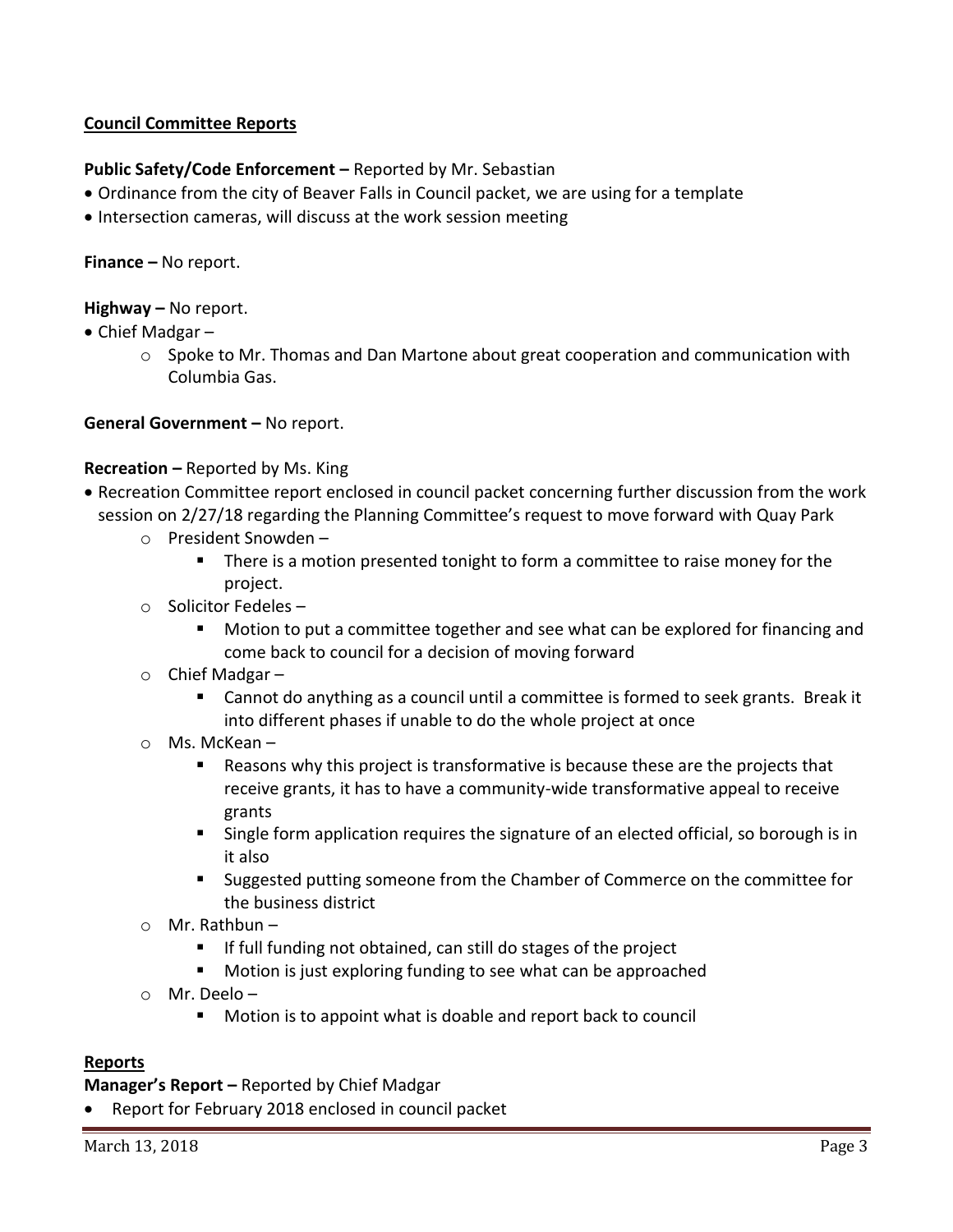- HVAC is in need of replacement soon, bids somewhere in the \$40,000-\$45,000 range to replace the 9 components
	- Mr. Perini Can these be broken into smaller projects of \$10,000 a year?
		- Chief Madgar Issues are the units being tied together and would have the older units trying to keep up with the new units
- Salt shed, met with DEP and Borough Engineer, will keep council updated
- Fire Station will be in need of a new roof (30 years old)
	- Mr. Perini Fire station just installed a new water softener
		- Chief Madgar the water was damaging the equipment
- Still down some full time officers
- Have Officer Degori put together a presentation of the dynamics of the intersection cameras
- Christi Ringer is managing the pool again this year
- Thanked Tree Commission for work with the tree recommendations
- CPA (Citizens Police Academy) started yesterday and have 25 people in the class, they occur on Mondays and are the next 10 Mondays between 6:00pm – 9:00pm
- Bids from Krepps for paving/patchwork to get approved for some patchwork on 5<sup>th</sup> street, sent in to Municipal Authority today to have approved, under \$2,000

## **President's Report –** No Report.

#### **Mayor Hamilton –**

 Mayor Merlin Franke, visiting from Germany, requested a meeting with Beaver Borough since our town is similar in size.

## **Police Chief Madgar – No report.**

Mayor's Franke's contact information is available if anyone would like to contact him.

#### **Fire Department – No report.**

Mr. Perini - 2 Live burns this month, focus on training

#### **Emergency Management Coordinator - No report.**

 Mr. Perini – Spoke to Mr. Linkimer, there is a drill scheduled but conflicts with council meeting evenings so looking to change

**Borough Engineer –** Report enclosed in council packet for February 2018.

#### **Solicitor Report –** Solicitor Fedeles

• Reminder for ethics form due by May  $1<sup>st</sup>$ 

## **Old Business**

Nothing to report.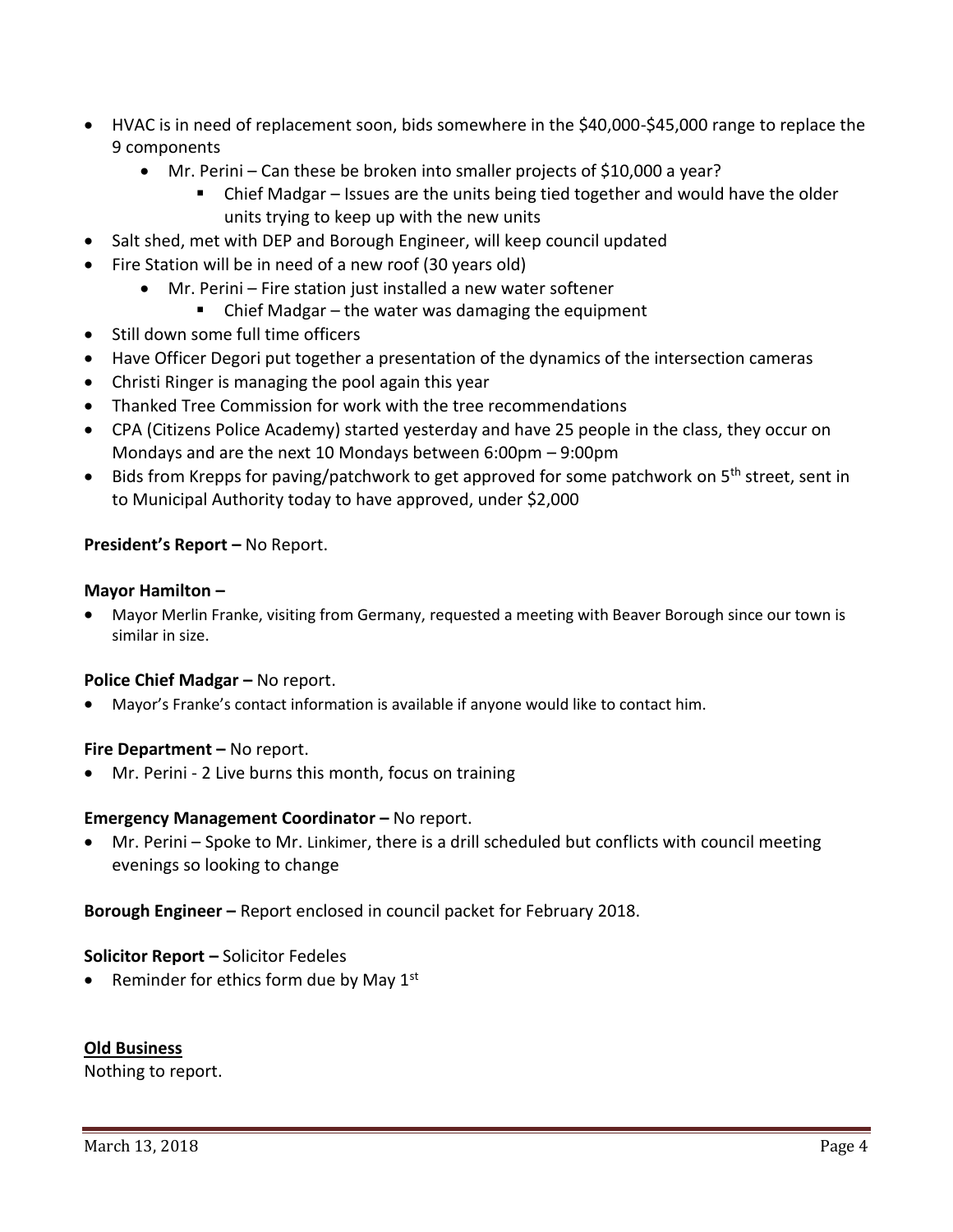## **Old Business**

## *Motion – Zoning Ordinance Amendments*

*Motion by Alex Sebastian that Beaver Borough Council approve Zoning Ordinance Amendments to be reviewed by the Beaver Borough Planning Commission and the Beaver County Planning Commission per the Municipalities Planning Code. Seconded by Mr. Perini. Voice vote passed unanimously.* 

- Ms. McKean asked if we are voting to approve these amendments or just to pass them?
	- Solicitor Fedeles At the Working Session meeting there were previous revisions to the zoning code, those were put into the ordinance form here. Because it is a zoning ordinance, it has to go through the Beaver and County Planning Commission for their review, this is authorizing for these proposed amendments to go to those two commissions for review and will give a response back, at which Council will ultimately make the vote to pass these or not.

## **New Business**

# *Motion – Sell 2009 Ford Expedition Motion by Alex Sebastian that Beaver Borough Council sell the 2009 Ford Expedition to Rochester Borough for \$3,600. Seconded by Mr. Rathbun. Voice vote passed unanimously.*

- Mr. Deelo asked if this is a valid procedure?
	- $\circ$  Solicitor Fedeles stated because we are selling to another government entity, it has to go through this motion.

## *Motion – Establish a committee for the Quay Park Project.*

*Motion by Michael Deelo that Beaver Borough Council approve to establish a committee to move forward in exploring funding sources for the Quay Park Project as presented to Council on February 27, 2018. Seconded by Mr. Perini. Roll call vote: Mr. Thomas – Yes, Ms. McKean – No, Mr. Andres – Yes, Ms. King – Yes, Mr. Sebastian – Yes, Mr. Perini – No, Mr. Rathbun – Yes, Mr. Snowden – Yes, Mr. Deelo – Yes. Motion passed on the indicated roll call vote, 7-2.*

- Mr. Thomas asked who all will be on this committee?
	- $\circ$  Solicitor Fedeles Council would pick 2 members, Planning Commission would pick their 2 members, and then at that point those 4 people would pick the other 2 people
	- $\circ$  President Snowden After speaking with Dave O'Leary he wants a wide range of members, so having a member from the Chamber of Commerce would be beneficial, will speak to Dave about having a member from the Chamber of Commerce.

## *Motion – Activate Civil Service Commission*

*Motion by Alex Sebastian that Beaver Borough Council activate the Civil Service Commission to start the testing process creating an eligibility list. Seconded by Mr. Perini. Voice vote passed unanimously.*

Jarrod Thomas – What is the time frame?